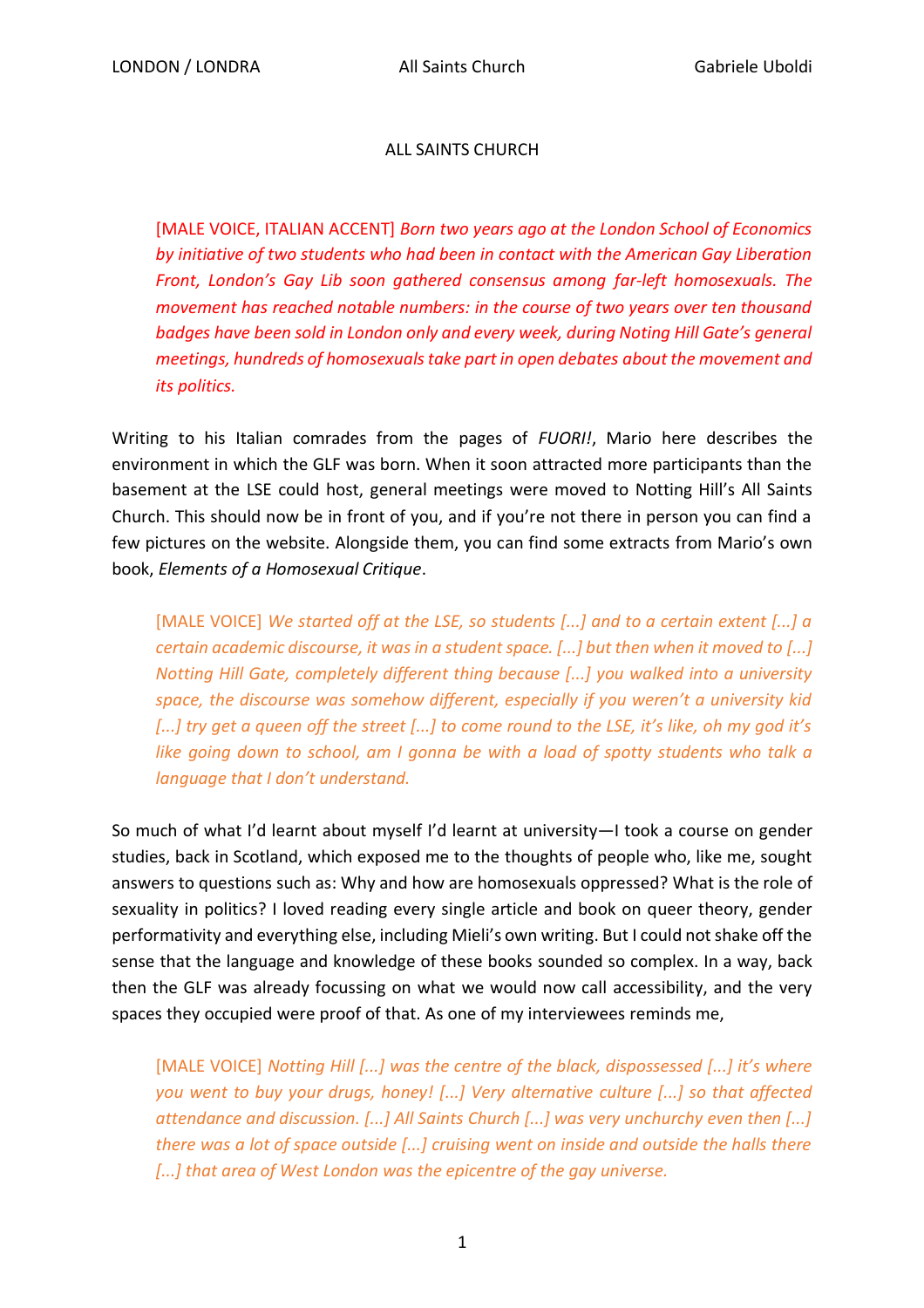The GLF took an approach that we would now call intersectional. They saw Gay Liberation as something to be fought for alongside other battles, like those against racial oppression, the housing crisis, and the working situation which led many to strike in the early '70s. Mario knew all these things well, having lived in Notting Hill for a few months

[MALE VOICE] *I knew Mario [...] who lived in that little flat [...] I was three years younger, so [...] take that into account. I knew [him] because [he] used to come round the commune I was living in [...] in Notting Hill Gate close to the Tabernacle. [...] I was invited round to their flat a few times.*

Between meetings in All Saints Church, visits to friends in communes and activism between London and Milan, Mario begins to build an understanding of militant homosexuality, one that will so clearly emerge in his later writings.Once again from the pages of FOURI!, he writes to Italian comrades about the exciting discoveries made in London that will influence his politics.

[MALE VOICE, ITALIAN ACCENT] *Today [...] the Gay Lib [...] occupy homes with feathers on their heads and plenty of mascara; they impose the presence of homosexuals who have come out on the borough, living in chaotic communes with no schedule, no authority, no moral, without jobs and without money, in an orgy of mattresses and jumble-sale clothing spread over messy rooms covered in jam and smelling of herbs, with overflowing wardrobes and mirror cases full of make-up, countless cups of tea, drawers full of LSD and shoes of every shape, preferably silver stilettos. [...] Against the theorical abstraction of more or less traditional left wing parties and groups, [...] the Gay Liberation Front proposes the alternative of a life that is itself revolutionary, denying the system of its fundamental strongholds (work, family, phallocentrism, morals, propriety), making fun of the mask of tolerance behind which English society hides sexual repression and attentively fighting against the threat of the bourgeois come back, that chameleonic monster of a thousand faces, a thousand tentacles and temptations, the risk of which is constantly renewed. Wherever they meet, comrades of the Gay Liberation Front kiss each other openly. A climate of open homosexual solidarity reigns among them, in the shared search for concrete and always new actions to channel the revolutionary fervour that unites them.*

As I walk around All Saints Church, I think about all those who walked down these streets to discuss politics and sexuality and I think of Mario. I think about the discourses happening in this hall and I also think about the cruising—one of the reasons why the GLF attracted so many so quickly. And I think about how sex and politics go together, something that Mario strongly believed in when he defined communism as 'the rediscovery of bodies and their fundamental communicative function, their polymorphous potential for love'. I think about